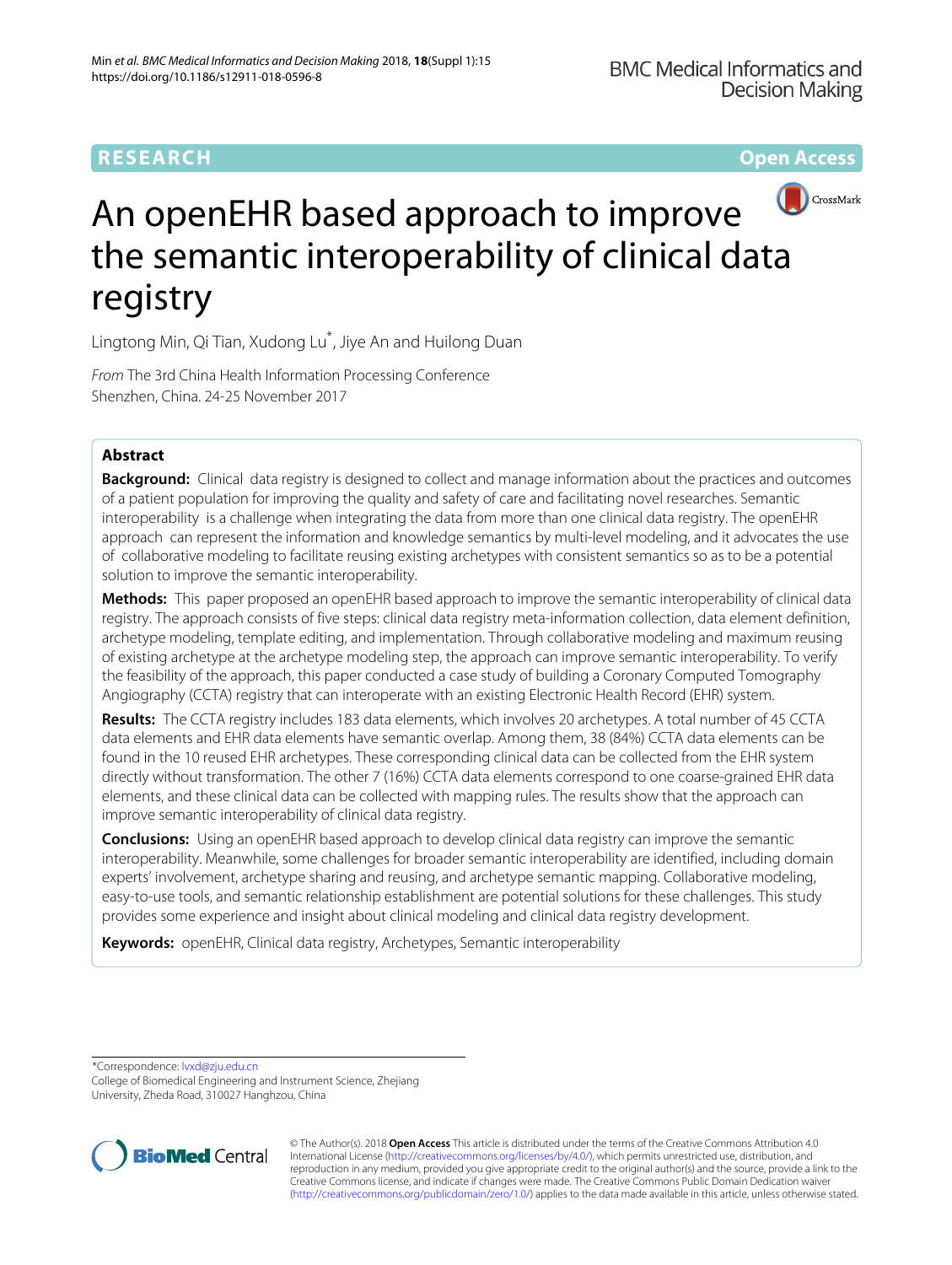# **Background**

Clinical data registry, also known as clinical registry, patient registry, disease registry, and outcomes registry, is increasingly being developed and used around the world. The National Institutes of Health describe registry as "a collection of information about individuals, usually focused on a specific diagnosis or condition." [\[1\]](#page-6-0). National Quality Registry Network defines clinical registry as "a clinical registry records information about the health status of patients and the health care they receive over varying periods of time." [\[2\]](#page-6-1). Gliklich RE et al. [\[3\]](#page-6-2) define clinical registry as "an organized system that uses observational study methods to collect uniform data (clinical and other) to evaluate specified outcomes for a population defined by a particular disease, condition, or exposure and that serves predetermined scientific, clinical, or policy purpose(s).". All of these definitions of clinical registry have one or more of the following features: (1) aiming at one or more objectives or purposes; (2) having a specific criteria to certify the eligibility of patient data; (3) providing a real-world health care view; (4) having a broader patient population.

The stakeholders of clinical registry include clinicians, health care organizations, patients, researchers, device or drug manufactures, etc. So far, a large number of clinical data registries have been developed for different goals, such as benchmarking and outcomes evaluation  $[4-7]$  $[4-7]$ , drugs  $[8, 9]$  $[8, 9]$  $[8, 9]$ , complications  $[10, 11]$  $[10, 11]$  $[10, 11]$ , comparative effectiveness  $[12, 13]$  $[12, 13]$  $[12, 13]$ , clinical treatments  $[14-17]$  $[14-17]$ and reports [\[18](#page-7-1)[–21\]](#page-7-2). There are more than 3000 registries listed in the Registry of Patient Registries (RoPR) [\[22\]](#page-7-3).

Data integration is necessary when some studies are conducted based on a broader population across various clinical registries and other data sources. As most clinical data registries are developed and maintained by specific vendors based on various private information models. The private information model has two major problems: (1) the same data element has different names; (2) the same data element name has different definitions. Without semantic interoperability, the data integration between two different clinical data registries will be a tremendous workload, which hinders the data utilization of clinical data registries. Given that collaborations are conducted between clinical data registries, semantic interoperability is a challenge for clinical data registry.

The openEHR community initiated its approach with a set of specifications published by the openEHR Foundation [\[23\]](#page-7-4). The openEHR approach can improve semantic interoperability [\[24,](#page-7-5) [25\]](#page-7-6). It is a multi-level modeling approach, and has already been implemented in several countries (e.g. United Kingdom, Australia, and China, etc.) [\[25](#page-7-6)[–37\]](#page-7-7). The multi-level model consists of a Reference Model (RM), archetypes and templates. RM is a formal and stable information model that defines logical structures of health information, to support the syntactic interoperability. Archetypes enable both syntactic interoperability and semantic interpretability, which are two necessary components of semantic interoperability. An extra benefit is that archetypes can be defined and understood by domain experts. Another important aspect of semantic interoperability is archetype reusing by collaborative modeling. In this regard,several tools and platforms supporting the archetype collaborative modeling have been developed.

The openEHR approach provides the basis for semantic interoperability via the multi-level modeling. However, it lacks specific solutions for developing openEHR based clinical data registries. To address this challenge, this study develops a novel approach to boost the semantic interoperability between clinical data registries. A case study using maximum reuse of existing archetypes is presented to validate the feasibility of our proposed approach.

# **Methods**

### **Approach description**

Combining the openEHR approach and clinical data registry user' guide [\[3\]](#page-6-2), we proposed a five-step openEHR based approach to develop clinical data registry, including meta-information identification, data elements definition, archetypes modeling, templates editing, and clinical registry implementation. The flowchart of the approach is shown in Fig. [1.](#page-1-0)

# *Identify meta-information of clinical registry*

In this step, we designed a questionnaire to collect the meta-information from the owner and users of the

<span id="page-1-0"></span>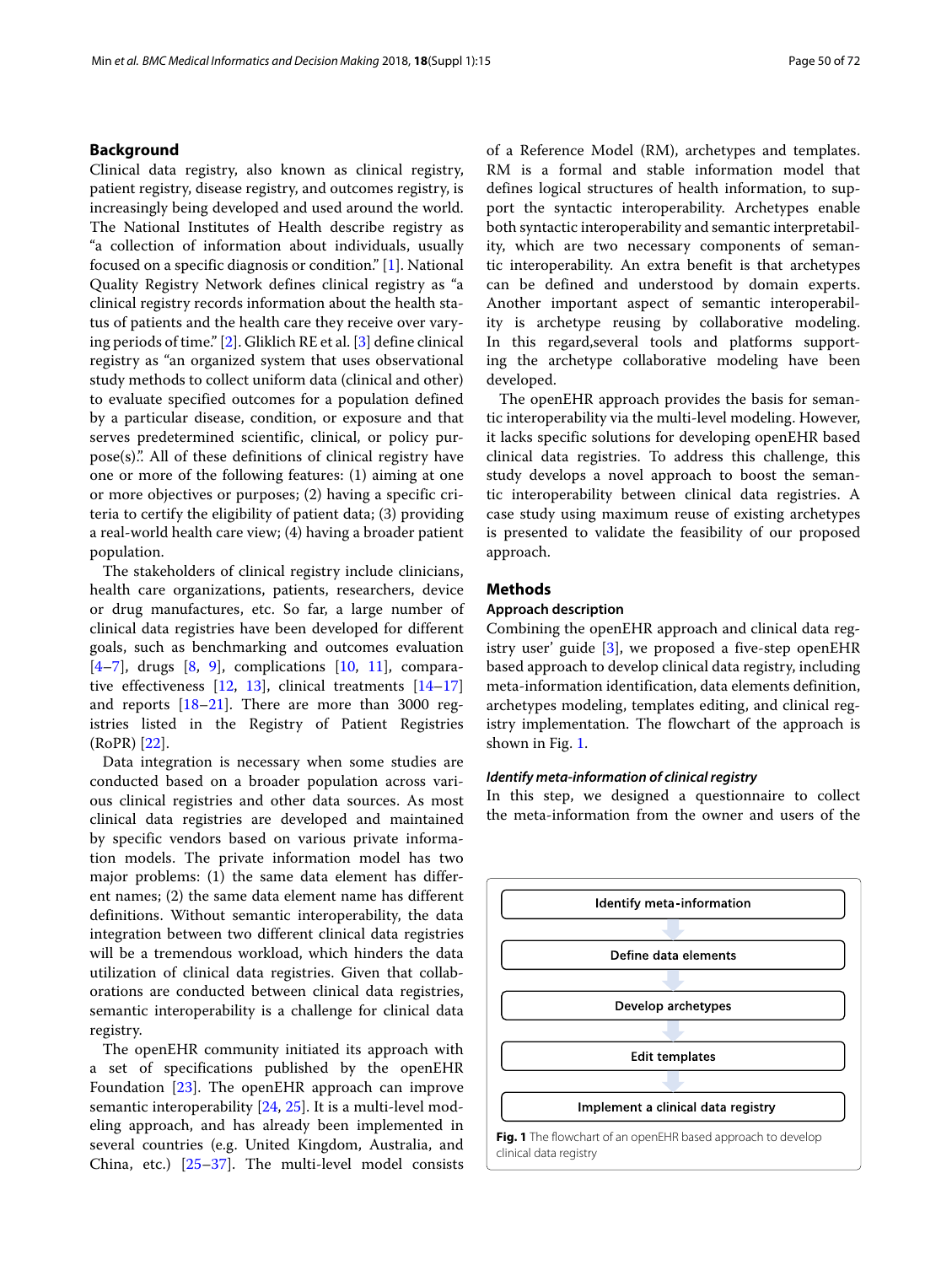clinical data registry. The questionnaire contains the purposes, key stakeholders, governance, data scope, and target population of the clinical data registry. The metainformation affect the choice of the registry type, the data elements to be captured, the process of data collection, and the patterns of data utilization [\[3\]](#page-6-2).

# *Define data elements*

Then the data elements were defined by the stakeholders of a clinical registry. They can be recorded in paper and electronic format. The data elements determine the scope, structure, and granularity of data collection. They are the representation of data requirements of clinical data registry and the resource for archetype modeling. The definition of each data element includes data elements name, data type, description, and value set.

#### *Develop archetypes*

The process of developing archetypes was illustrated in Fig. [2.](#page-2-0)

1. The one who is responsible for archetypes retrieving compares data element against each element in existing archetypes. This work can be done manually, or with the tools, such as Clinical Knowledge Manager(CKM) [\[38\]](#page-7-8).

2. If a match was found, the corresponding archetype can be reused.

3. If a match was not found, clinical experts decided whether the semantically related data elements exist.

4. If the semantically related data elements were found, the data element was added into the corresponding existing archetype.

5. If the semantically related data elements were not be found, a new archetype should be developed.

Stakeholders, especially clinical experts, were encouraged to involve in the process of new archetype developing, considering that they may be ultimate users of the clinical data and know the semantics of clinical data.

While developing new archetypes, some pinciples [\[39\]](#page-7-9), archetype modeling methods [\[30,](#page-7-10) [35,](#page-7-11) [40,](#page-7-12) [41\]](#page-7-13) and tools [\[42](#page-7-14)[–44\]](#page-7-15) are provided to guide and assist archetype modeling. Yet, clinical experts cannot participate in the modeling process easily. To facilitate clinical experts playing a leading role in archetype modeling, we proposed a new archetype modeling method and developed an online archetype modeling tool named Domain-involved Archetype Editor(DiAE). DiAE generates archetypes from mind maps based on mapping rules. This modeling method is an iterative process and consists of identifying data requirements, collecting data elements, organizing clinical concepts with mind maps, mapping clinical concepts into archetypes, and reviewing archetypes, which is shown in Fig. [3.](#page-3-0) In this method, mind maps are essential for the communication among stakeholders. By using DiAE, the stakeholders can define the data elements, and develop archetypes semi-automatically through editing mind maps with

<span id="page-2-0"></span>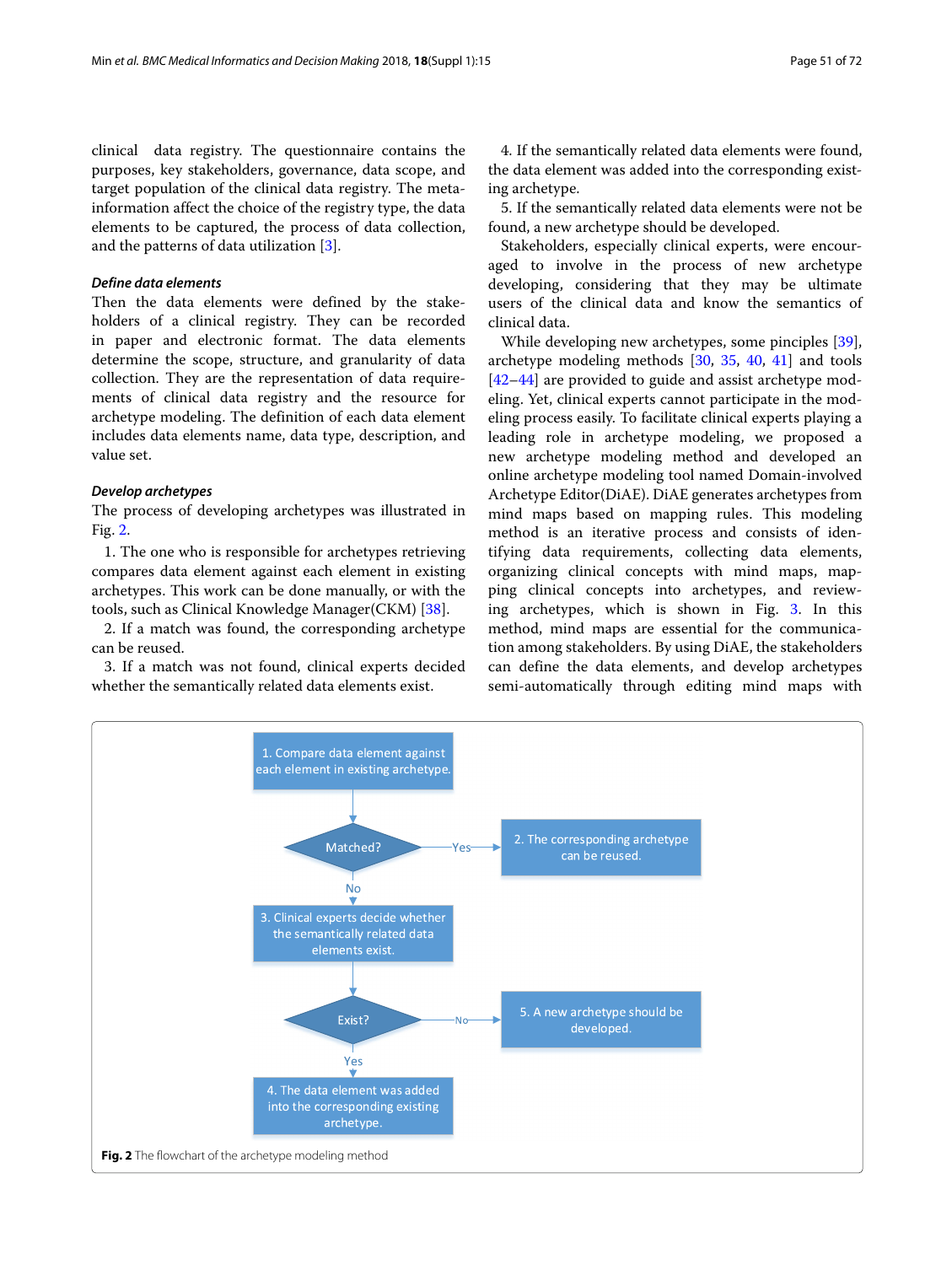

<span id="page-3-0"></span>the drag-and-drop editing function. Archetypes can be generated from concepts confirmed by clinical experts through the archetype mapping module of DiAE. The archetype mapping module was developed based on rules of relationship mapping between clinical concept and archetype.

Without necessary coordination mechanisms, different modelers may build entirely different archetypes. Collaborative modeling can facilitate archetypes unified development and sharing. We used Health Archetype Collaboration (HAC) [\[45\]](#page-7-16) facilitate the consistency of archetyping for clinical data registries, which is an online archetype collaborative modeling platform.

To improve the quality of archetypes, we organized experts panels to review archetypes based on HAC. The scope of review comprised three parts: meta-data review; content review; terminologies review. As clinical experts lack archetype knowledge and information technology knowledge, we used the mind map as the communication media during the process of review. The meta-data review covered concept name, description, use, misuse, keywords, and purpose of archetypes. The content review covered data item name, data item description, and logical relationship between elements. The terminologies review focuses on the reference and constraints of terminologies. If clinical experts approved the archetype, we would apply it into CCTA registry. Otherwise, this archetype would enter a new round of iterative process until it passes the review.

# *Edit templates*

Stakeholders edited templates with the template editing tools by reducing undesired data elements of archetypes and adding the required configuration information.Implementers usually develop them according to local requirements. The templates will be used to generate data storage structure, application program interfaces (APIs), and user interfaces (UIs).

# *Implement clinical data registry*

After developing archetypes and templates, the data semantics of clinical registry was expressed completely. To achieve semantic interoperability, the RM was implemented as a software module, and the clinical data registry corresponding templates were consumed within the software module. The template-generated artifacts include data storage structure, APIs, and UIs.

# **Case design and verification**

We conducted a case study to verify the feasibility of improving semantic interoperability based on this clinical registry development approach. First, we developed a CCTA registry. Then we collected specific clinical data into the CCTA registry from an existing EHR system.

# *Background of CCTA registry*

The CCTA data registry is included in one of a National Key R&D Program, which is established to promote early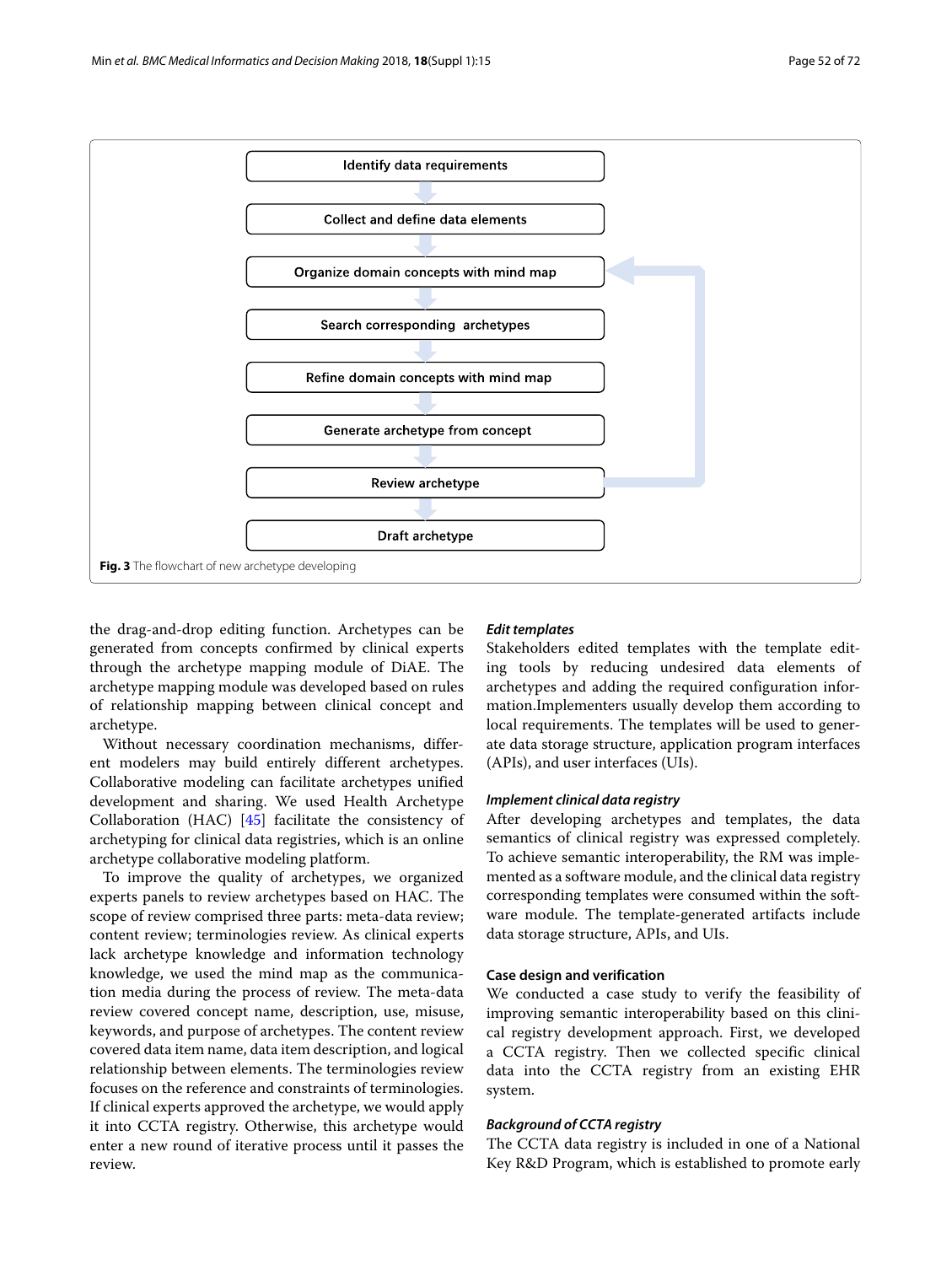detection and warning of coronary atherosclerosis. The CCTA data registry covers clinical information and CCTA imaging examination information. The coronary disease experts were in charge of data elements definition. The CCTA registry was designed to collect clinical data of patients who have undergone CCTA examination. Clinicians and health data analysis experts are the end users.

# *The development of CCTA registry*

We initially organized an expert panel to identify the meta-information of CCTA registry and divided data requirements into four categories: patient demographic data, baseline data, CCTA parameter data, CCTA report data. Then, clinical experts defined data elements with DiAE, including name, description, terminology or constraints, data type, and reference source.

Based on these data elements, clinical experts initially drew clinical concepts in the form of mind map using the drag-and-drop function of DiAE. To improve semantic interoperability of CCTA registry, we reused existing archetypes. Given that the CCTA registry needed to extract specific clinical data from an EHR system, we developed archetypes based on the aforementioned approach through reusing existing archetypes implemented within the EHR system and CKM. If corresponding archetypes appeared in both EHR archetypes repository and CKM, we reused the EHR archetypes. If the corresponding archetypes only appeared in CKM, then we reused the existing CKM archetypes.

We edited templates according to the concrete requirements of the CCTA registry and built the CCTA registry by implementing them based on the relational database mapping (ARM) [\[37\]](#page-7-7).

#### *Specific clinical data collection from an existing EHR system*

After developing CCTA registry, we extracted specific clinical data from the EHR system by invoking the APIs generated according to corresponding archetypes. The specific clinical data includes patient demographic data, diagnosis data, admission data, medication data, imaging examination data, and physical sign data.

# **Results**

For CCTA registry, clinical experts defined 183 data elements, and 20 archetypes (Table [1\)](#page-5-0), and ten templates. Among these archetypes, there were 17 reused archetypes. Among them 10 archetypes were from EHR archetype repository, 7 archetypes were from CKM. Beside these reused archetypes, 3 new archetypes were developed by clinical experts. 10 relational database tables were generated from these archetypes and templates. The data collected from the EHR system consists of demographics, diagnosis data, admission data, physical sign data, image examination data.

Clinical experts are willing to use mind maps as the communication media during the archetype modeling process. For CCTA archetype modeling, clinical experts play a dominant role throughout the entire process, especially data elements collection, clinical concepts definition, and archetypes review. They consider the collaborative archetype modeling as a good mode that can improve semantic interoperability.

The archetypes reused directly include 5 demographic information related archetypes, 2 admission related archetypes, one diagnosis related archetype, one imaging examination archetype, one alcohol use summary archetype, one medication-related archetype, and four physical signs related archetypes.

The modified archetypes include a smoking summary archetype and a family history archetype. As the representation of the type and unit are different, we added new data items to record the specific content within "openEHR-EHR-EVALUATION.tobacco\_ smoking\_summary.v1" and "op-enEHR-EHR-EVALUAT-ION.family\_history.v2".

We defined three new archetypes to represent the CCTA examination parameters, CCTA report, and physical exercise summary information.

Supported by the archetype modeling method proposed and the DiAE, clinical experts can involve in archetype modeling. But it is not easy to develop high-quality archetypes by clinical experts independently, since archetype modeling requires clinical knowledge, archetype knowledge, and technological knowledge simultaneously.

A total number of 45 CCTA data elements and EHR data elements have semantic overlap. Among them, 38 (84%) CCTA data elements can be found in the 10 reused EHR archetypes. These corresponding clinical data can be collected from the EHR system directly without transformation. The other 7 (16%) CCTA data elements corresponding to one coarse-grained EHR data elements, and these clinical data can be collected with mapping rules.

# **Discussion**

The openEHR based approach to develop clinical data registry can improve the semantic interoperability through reusing existing archetypes. On one hand, RM represents the information semantics and supports syntactic interoperability. On the other hand, archetypes and templates represent the domain semantics and enable semantic interoperability. In this study, CCTA archetypes were developed by reusing existing archetypes of an EHR system, and the specific clinical data of EHR system can be reused by CCTA registry.

The formal and sharable archetypes are the premise of improving the semantic interoperability of health information system built with the openEHR based approach. If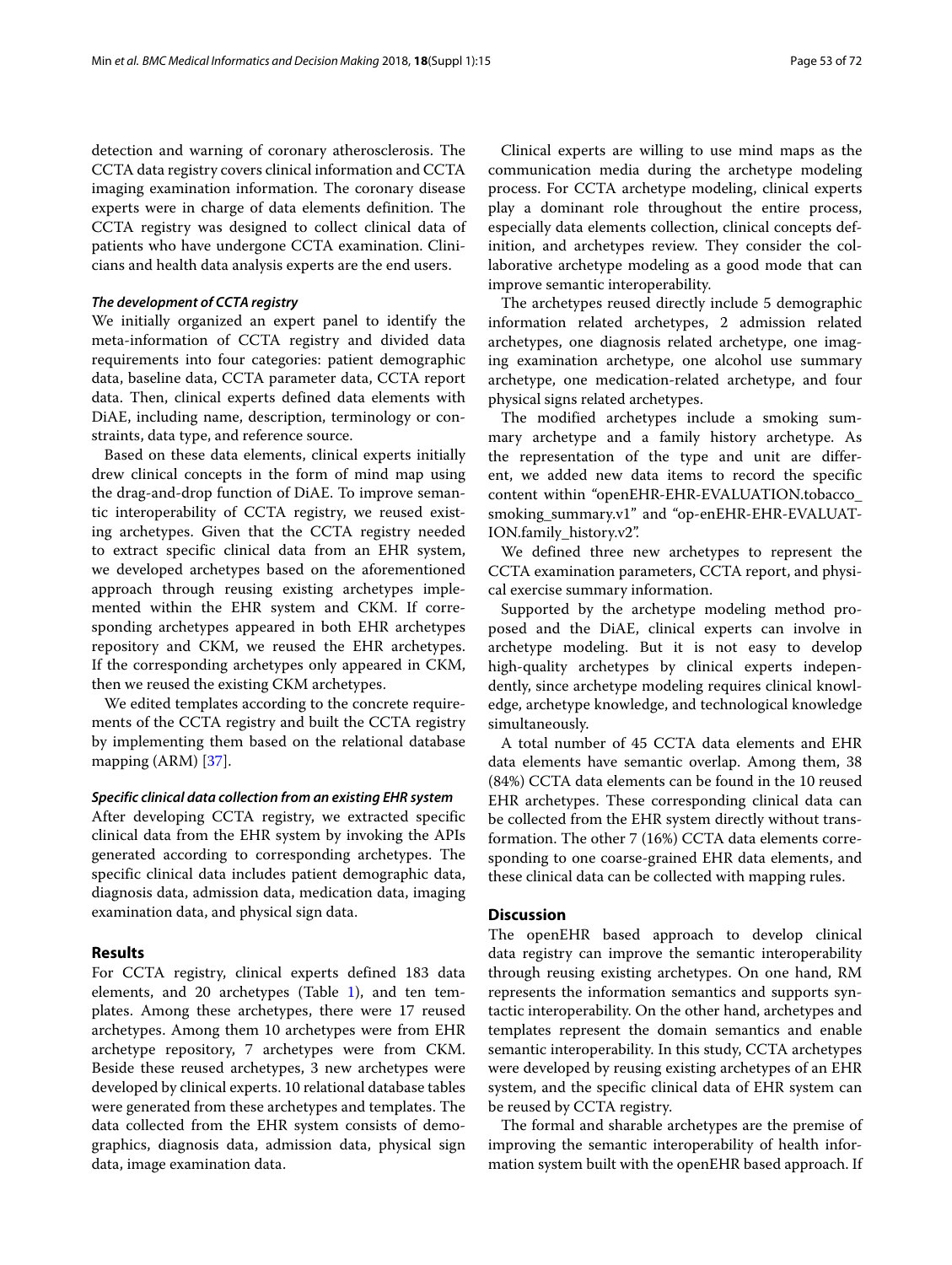<span id="page-5-0"></span>

| Reused from EHR archetypes              | Reused from CKM                                                                                                                                                                    | <b>New</b>              |
|-----------------------------------------|------------------------------------------------------------------------------------------------------------------------------------------------------------------------------------|-------------------------|
| DEM-PARTY IDENTITY person name.v1       | OBS.blood pressure.v1                                                                                                                                                              | OBS.exercise_summary.v1 |
| DEM-PERSON.person-patient.v1            | EVA.tobacco_smoking_summary.v1                                                                                                                                                     | OBS.CCTA_parameter.v1   |
| DEM-ITEM TREE.person.v1 details.v1      | OBS.alcohol use.v1                                                                                                                                                                 | OBS.CCTA report.v1      |
| DEM-ADDRESS.address.v1                  | EVA.family_history.v2                                                                                                                                                              |                         |
| DEM-ADDRESS.electronic communication.v1 | OBS.body weight.v2                                                                                                                                                                 |                         |
| ADM ENTRY.admission.v1                  | OBS.height.v1                                                                                                                                                                      |                         |
| EVA.problem_diagnosis.v1                | OBS.pulse.v1                                                                                                                                                                       |                         |
| INS.medication order.v1                 |                                                                                                                                                                                    |                         |
| INS.request-imaging_exam.v1             |                                                                                                                                                                                    |                         |
| CLU.contact.v1                          |                                                                                                                                                                                    |                         |
|                                         | DEM Is a book for a south ID DEMOCRADUIC, ORC Is a book for a specific ORCENVATION. NIC Is about for a specific INTERNATION, CULLIA about for a specific CULLICTED, A DM Is a book |                         |

**Table 1** Archetypes of CCTA clinical data registry

ODEM IS SHORT FOR SERVATION; INS IS SHORT FOR OPENEHR-INSTRUCTION; CLU is short for openEHR-CLUSTER; ADM is short for openEHR-ADMIN\_ENTRY

the existing archetypes are reused without modification, the corresponding health information can be exchanged and shared without transformation. If existing archetypes are reused with some modifications, the health information represented by the common elements of them can be understood and computed. In this study, some added data elements in CCTA archetypes have finer granularity than corresponding EHR data elements, and the corresponding clinical data cannot be collected from the EHR system directly.

Although there are hundreds of archetypes stored in several archetype repositories, it is inevitable to develop new archetypes to follow the evolving health knowledge. Given that archetypes represent the formal definitions of clinical content and express the health knowledge, clinical domain experts should involve in archetype developing and play important roles. Considering archetype is a kind of information artifact that can be computed by information technology, the opinions of information domain experts should not be omitted during the archetype developing process. How to make domain experts involve in archetype modeling is a challenge [\[46\]](#page-7-17). In this study, domain experts can take part in archetype modeling through drawing mind maps for generating archetypes with DiAE.

Broader archetype sharing and reusing would facilitate semantic interoperability. However, a broader archetype sharing and reusing is a challenge. Collaborative modeling can respond to this challenge by developing a set of formal archetypes. Collaborative modeling aims to utilize relevant resources to develop, manage, and share consistent archetypes. The resources that collaborative modeling can utilize include clinical experts, information experts, vendors, researchers, hospitals, and other archetype consumers. They play diverse roles, including requirements and/or knowledge provider, archetype developer, archetype manager, archetype reviewer, and

archetype consumers. Based on the same storage, unified management, and open tools, diverse roles give specific contributions to develop and share formal archetypes.

Although the development of archetypes is constrained by RM and ADL, it is too flexible to keep a consistent structure among different developers. An archetype is constrained by the archetype type, data structure, data type defined in RM. Each archetype should include six components: archetype identification, concept, language, description, definition, and ontology. Different developers may develop various archetypes for the same clinical concept, which will hinder the semantic interoperability. The sharable archetype design pattern will be useful to guide various developers to develop sharable archetypes. These design patterns are the archetypes that define the basic content and structure of general concepts. They are a synthesis of mature experience and knowledge of archetype modeling. Based on the same design pattern, it is easier to develop formal archetype with consistent semantics.

Although reusing existing archetypes is an important principle of archetype development, some semantic granularity modifications are inevitable during the modeling process. Semantic mapping among different granularity data elements or archetypes is of great significance for semantic interoperability. In this study, the granularity of physical sign information is different in EHR archetypes and CCTA archetypes. Among EHR archetypes, there is a general archetype to represent all the physical sign information. While CCTA registry uses several finegrained archetypes to represent specific kinds of physical sign information, including blood pressure, heartbeat, height, and weight. Although the general EHR physical sign archetype and these CCTA specific physical sign archetypes should have a semantic relationship, semantic interoperability between them cannot be achieved due to the lack of semantic relationship representation among these archetypes.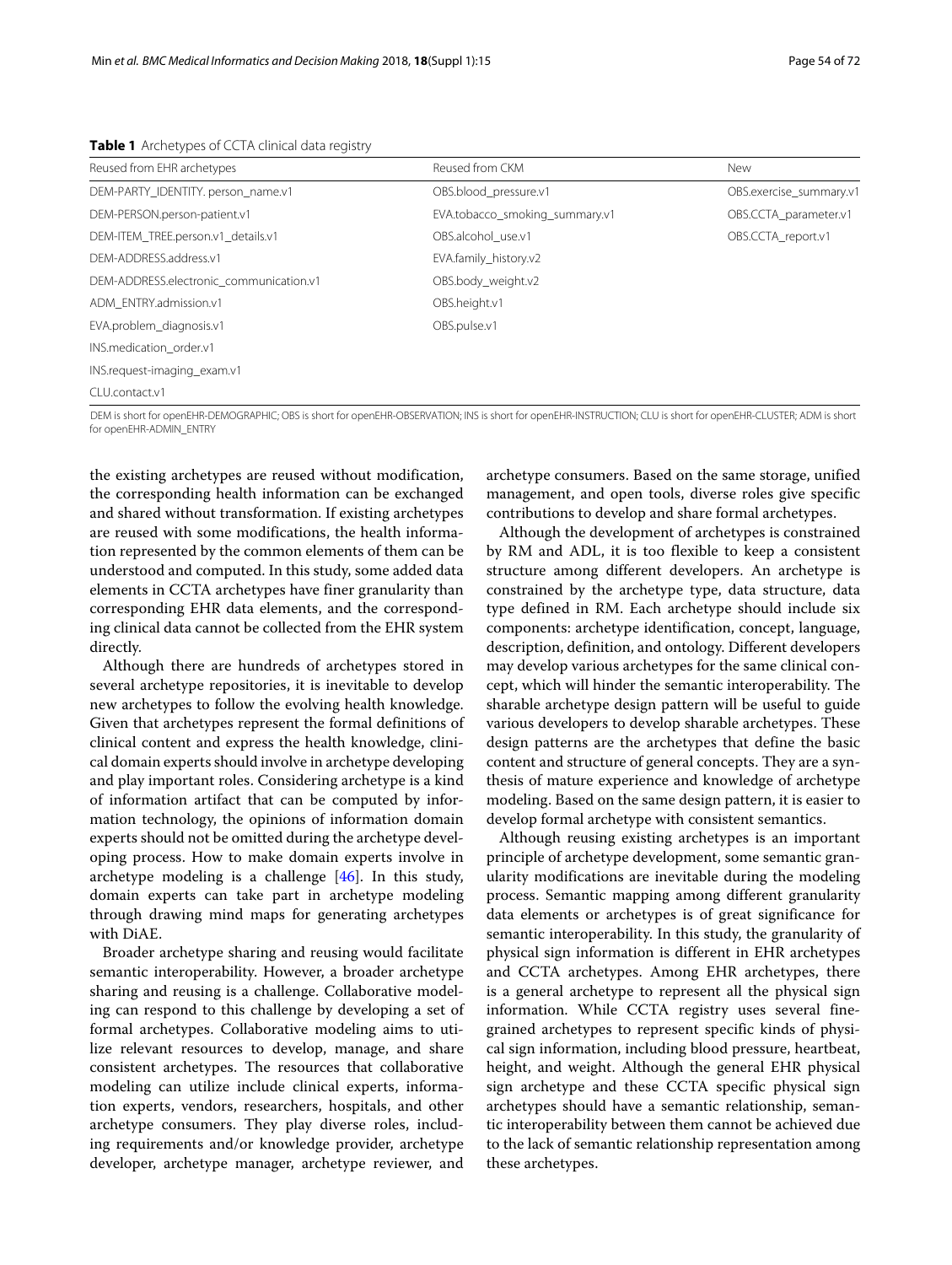The process of archetype modeling for CCTA requirements provides experience and best practices for clinical information modeling. These archetypes will serve as a reference for formulating CCTA-related data standard, including data item and terminologies.

# **Conclusion**

In this study, we proposed an openEHR based approach to develop clinical data registry for improving the semantic interoperability and verified its feasibility through the CCTA registry case study. This study also provides experience and insights about clinical modeling and clinical registry development. Although reusing archetypes can improve semantic interoperability, there are some challenges hindering the broader semantic interoperability, including domain experts' involvements, archetype sharing and reusing, and archetype semantic mapping, etc. Collaborative modeling and easy-to-use tools can respond to these challenges. The establishment of a semantic relationship between archetypes can promote archetype semantic mapping. We will address these challenges in our future work.

#### **Abbreviations**

APIs: Application programming interfaces; ADL: Archetype definition language; CCTA: Coronary computed tomography angiography; CKM: Clinical knowledge manager; DiAE: Domain-involved archetype editor; EHR: Electronic health record; HAC: Health archetype collaboration; RM: Reference model; RoPR: Registry of patient registries; UIs: User interfaces

#### **Acknowledgements**

We would like to thank Li Wang and Hailing Cai for the additional clinical business knowledge and technical support.

#### **Funding**

The publishing costs for this manuscript were provided by grant Chinese National Science and Technology Major Project (grant number 2016YFC1300300).

#### **Availability of data and materials**

Not applicable.

#### **About this supplement**

This article has been published as part of BMC Medical Informatics and Decision Making Volume 18 Supplement 1, 2018: Proceedings from the 3rd China Health Information Processing Conference (CHIP 2017). The full contents of the supplement are available online at [https://bmcmedinformdecismak.](https://bmcmedinformdecismak.biomedcentral.com/articles/supplements/volume-18-supplement-1) [biomedcentral.com/articles/supplements/volume-18-supplement-1.](https://bmcmedinformdecismak.biomedcentral.com/articles/supplements/volume-18-supplement-1)

#### **Authors' contributions**

The five authors are justifiably credited with the authorship, according to the authorship criteria: LM, XL, JA and HD designed this study. LM proposed the modeling method and guided archetype development. QT implemented the CCTA registry and integrated clinical data from an EHR system. QT, JA, XL, and HD contributed substantially to the archetype developement process. LM wrote the first and final draft of the manuscript. All the authors read, revised and approved the final manuscript.

**Ethics approval and consent to participate** Not applicable.

#### **Consent for publication**

Not applicable.

#### **Competing interests**

The authors declare that they have no competing interests.

#### **Publisher's Note**

Springer Nature remains neutral with regard to jurisdictional claims in published maps and institutional affiliations.

### Published: 22 March 2018

#### **References**

- <span id="page-6-0"></span>National Institutes of Health. List of registries-frequently asked questions. [online] Available at: [https://www.nih.gov/health-information/nih](https://www.nih.gov/health-information/nih-clinical-research-trials-you/list-registries)[clinical-research-trials-you/list-registries.](https://www.nih.gov/health-information/nih-clinical-research-trials-you/list-registries) Accessed 10 May 2017.
- <span id="page-6-1"></span>2. National Quality Registry Network. What is a Clinical Trial? [online] Available at: [http://www.abms.org/media/1358/what-is-a-clinical-data](http://www.abms.org/media/1358/what-is-a-clinical-data-registry.pdf)[registry.pdf.](http://www.abms.org/media/1358/what-is-a-clinical-data-registry.pdf) Accessed 10 May 2017.
- <span id="page-6-2"></span>3. Gliklich R, Dreyer N, Leavy M. Registries for evaluating patient outcomes: a user's guide. [online] Available at: [https://effectivehealthcare.ahrq.gov/](https://effectivehealthcare.ahrq.gov/sites/default/files/pdf/registries-guide-3rd-edition_research.pdf) [sites/default/files/pdf/registries-guide-3rd-edition\\_research.pdf.](https://effectivehealthcare.ahrq.gov/sites/default/files/pdf/registries-guide-3rd-edition_research.pdf) Accessed 10 May 2017.
- <span id="page-6-3"></span>4. McNally B, Stokes A, Crouch A, Kellermann AL. CARES: Cardiac Arrest Registry to Enhance Survival. Ann Emerg Med. 2009;54(5):674–832. [https://doi.org/10.1016/j.annemergmed.2009.03.018.](https://doi.org/10.1016/j.annemergmed.2009.03.018)
- 5. Maddox TM, Chan PS, Spertus JA, Tang F, Jones P, Ho PM, Bradley SM, Tsai TT, Bhatt DL, Peterson PN. Variations in coronary artery disease secondary prevention prescriptions among outpatient cardiology practices: Insights from the NCDR (National Cardiovascular Data Registry). J Am Coll Cardiol. 2014;63(6):539–46. [https://doi.org/10.1016/j.jacc.2013.](https://doi.org/10.1016/j.jacc.2013.09.053) [09.053.](https://doi.org/10.1016/j.jacc.2013.09.053)
- 6. Petersen ED, Dai D, Delong ER. Contemporary mortality risk prediction for percutaneous coronary intervention: Results from 588, 398 procedures in t he national cardiovascular data registry. Revista Portuguesa de Cardiologia. 2010;29(11):1767–70. [https://doi.org/10.1016/j.jacc.2010.02.005.](https://doi.org/10.1016/j.jacc.2010.02.005)
- <span id="page-6-4"></span>7. Armitage JN, Irving SO, Burgess NA. Percutaneous nephrolithotomy in the United Kingdom: Results of a prospective data registry. Eur Urol. 2012;61(6):1188–93. [https://doi.org/10.1016/j.eururo.2012.01.003.](https://doi.org/10.1016/j.eururo.2012.01.003)
- <span id="page-6-5"></span>8. Sherwood MW, Wiviott SD, Peng SA, Roe MT, Delemos J, Peterson ED, Wang TY. Early clopidogrel versus prasugrel use among contemporary STEMI and NSTEMI patients in the US: insights from the National Cardiovascular Data Registry. J Am Heart Assoc. 2014;3(2):1–10. [https://doi.org/10.1161/JAHA.114.000849.](https://doi.org/10.1161/JAHA.114.000849)
- <span id="page-6-6"></span>9. Safley DM, Venkitachalam L, Kennedy KF, Cohen DJ. Impact of glycoprotein iib/iiia inhibition in contemporary percutaneous coronary intervention for acute coronary syndromes: insights from the national cardiovascular data registry. JACC: Cardiovasc Interv. 2015;8(12):1574–82. [https://doi.org/10.1016/j.jcin.2015.04.031.](https://doi.org/10.1016/j.jcin.2015.04.031)
- <span id="page-6-7"></span>10. Cheng A, Wang Y, Curtis JP, Varosy PD. Acute lead dislodgements and in-hospital mortality in patients enrolled in the national cardiovascular data registry implantable cardioverter defibrillator registry. J Am Coll Cardiol. 2010;56(20):1651–56. [https://doi.org/10.1016/j.jacc.2010.06.037.](https://doi.org/10.1016/j.jacc.2010.06.037)
- <span id="page-6-8"></span>11. Chhatriwalla AK, Amin AP, Kennedy KF, House JA, Cohen DJ, Rao SV, Messenger JC, Marso SP, Registry NCD, et al. Association between bleeding events and in-hospital mortality after percutaneous coronary intervention. JAMA. 2013;309(10):1022–9. [https://doi.org/10.1001/jama.](https://doi.org/10.1001/jama.2013.1556) [2013.1556.](https://doi.org/10.1001/jama.2013.1556)
- <span id="page-6-9"></span>12. Cardarelli F, Bellasi A, Ou FS, Shaw LJ, Veledar E, Roe MT, Morris DC, Peterson ED, Klein LW, Raggi P. Combined impact of age and estimated glomerular filtration rate on in-hospital mortality after percutaneous coronary intervention for acute myocardial infarction (from the American College of Cardiology National Cardiovascular Data Registry). Am J Cardiol. 2009;103(6):766–1. [https://doi.org/10.1016/j.amjcard.2008.11.033.](https://doi.org/10.1016/j.amjcard.2008.11.033)
- <span id="page-6-10"></span>13. Daugherty SL, Thompson LE, Kim S, Rao SV, Subherwal S, Tsai TT, Messenger JC, Masoudi FA. Patterns of use and comparative effectiveness of bleeding avoidance strategies in men and women following percutaneous coronary interventions: An observational study from the national cardiovascular data registry. J Am Coll Cardiol. 2013;61(20):2070–8. [https://doi.org/10.1016/j.jacc.2013.02.030.](https://doi.org/10.1016/j.jacc.2013.02.030)
- <span id="page-6-11"></span>14. Marso SP, Amin AP, House JA, Kennedy KF, Spertus JA, Rao SV, Cohen DJ, Messenger JC, Rumsfeld JS, Registry NCD, et al. Association between use of bleeding avoidance strategies and risk of periprocedural bleeding